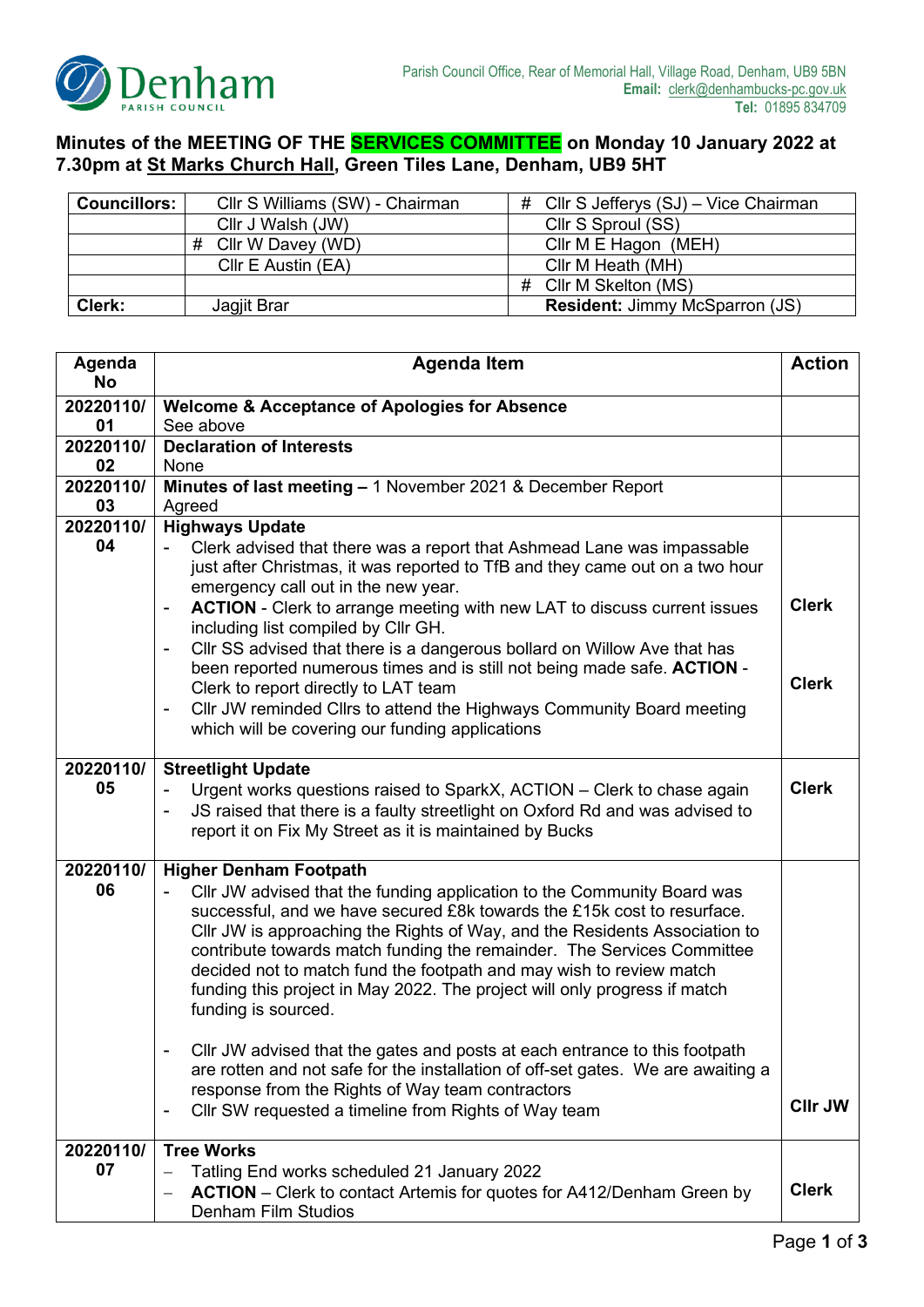

| 20220110/ | <b>Outdoor Gym - Higher Denham</b>                                                                                                                                                                                                                                                                                                                                                                                                          |                                |  |
|-----------|---------------------------------------------------------------------------------------------------------------------------------------------------------------------------------------------------------------------------------------------------------------------------------------------------------------------------------------------------------------------------------------------------------------------------------------------|--------------------------------|--|
| 08        | Proposal sent to Higher Denham Residents with details of outdoor gym<br>equipment however they are cautious it will not be used and wish to take two<br>items of gym equipment and further play equipment.<br>$ACTION$ – Clerk to advise that the budget is £15k for this project and they<br>$\overline{\phantom{m}}$<br>must decide what play equipment they can include in the budget alongside<br>their choice of outdoor gym equipment | <b>Clerk</b>                   |  |
| 20220110/ | <b>Matin Baker Sports Ground Update</b>                                                                                                                                                                                                                                                                                                                                                                                                     |                                |  |
| 09        | Clerk advised there is a list of minor snags which are being worked through<br>by Martin Baker ready for handover                                                                                                                                                                                                                                                                                                                           |                                |  |
| 20220110/ | <b>Works for Approval</b>                                                                                                                                                                                                                                                                                                                                                                                                                   |                                |  |
| 10        | Quote for Graffiti Removal for New Denham bus stops is £495+VAT -<br><b>AGREED.</b> Handyman to investigate protective paints to be applied which<br>will allow easy removal<br>It was also noted that any human waste found in bus stops must be reported<br>$\overline{\phantom{m}}$<br>to the Environmental Health team and not removed by the Handyman. All<br>drug use and paraphernalia to be reported to the Police                  | <b>Clerk</b>                   |  |
|           | Previous quote to replace basket swing in Alderbourne Play Area in 2020<br>was £350 and it has been damaged again – Clerk requested approval to<br>order another replacement at approximately £350 - AGREED                                                                                                                                                                                                                                 | <b>Clerk</b>                   |  |
|           | CIIr MEH advised that Roots have been unable to complete the works to the<br>verge as agreed at the October meeting (20211004/13) and they have<br>acknowledged that that they will complete as soon as possible.                                                                                                                                                                                                                           |                                |  |
| 20220110/ | <b>Services Finance</b>                                                                                                                                                                                                                                                                                                                                                                                                                     |                                |  |
| 11        | Financial report - Noted                                                                                                                                                                                                                                                                                                                                                                                                                    |                                |  |
|           | Clerk advised the application to the HS2 Road Safety Fund for containment<br>kerbs was not progressed in 2021/22 and will move on to next tranche in<br>2022/23 for a decision                                                                                                                                                                                                                                                              |                                |  |
| 20220110/ | <b>Items in Progress:</b>                                                                                                                                                                                                                                                                                                                                                                                                                   |                                |  |
| 12        | - 20210406/10 - (Apr) - A412 Footpath Flooding - Cllr SW has been unable to<br>progress even with the assistance of Cllr GH however the road now also flooding<br>and required super sucker                                                                                                                                                                                                                                                 |                                |  |
|           | <b>ACTION</b> – Clerk to request schedule for gulley clearance<br><b>ACTION</b> – Cllr MH to report road sweeping on Old Mill Road on Fix My Street                                                                                                                                                                                                                                                                                         | <b>Clerk</b><br><b>CIIr MH</b> |  |
|           | - 20211004/07 $-$ (Oct) $-$ Bench maintenance by handyman $-$ Ongoing<br>Clerk advised that the benches will be refurbished in the bungalow garage one<br>by one, Cllr SW to be advised when the Matilda bench is placed to ensure it is in<br>the correct position                                                                                                                                                                         | <b>Clerk</b><br><b>CIIr SW</b> |  |
|           | - 20211004/12 – (Oct) – Bucks Mobile CCTV Unit – Cllr SW progressing as<br>Marshals advised on placing them in Denham during drive round. The request<br>has been submitted and we are awaiting a response                                                                                                                                                                                                                                  |                                |  |
|           | $-20211101/06 - (Nov) - By-law signs and Bin on Way & Tillard - Clerk$<br>advised a new bin has not been ordered and the Handyman has advised the old<br>one bin is sufficient. $ACTION - 4 x$ by law signs to be progressed by Clerk                                                                                                                                                                                                       | <b>Clerk</b>                   |  |